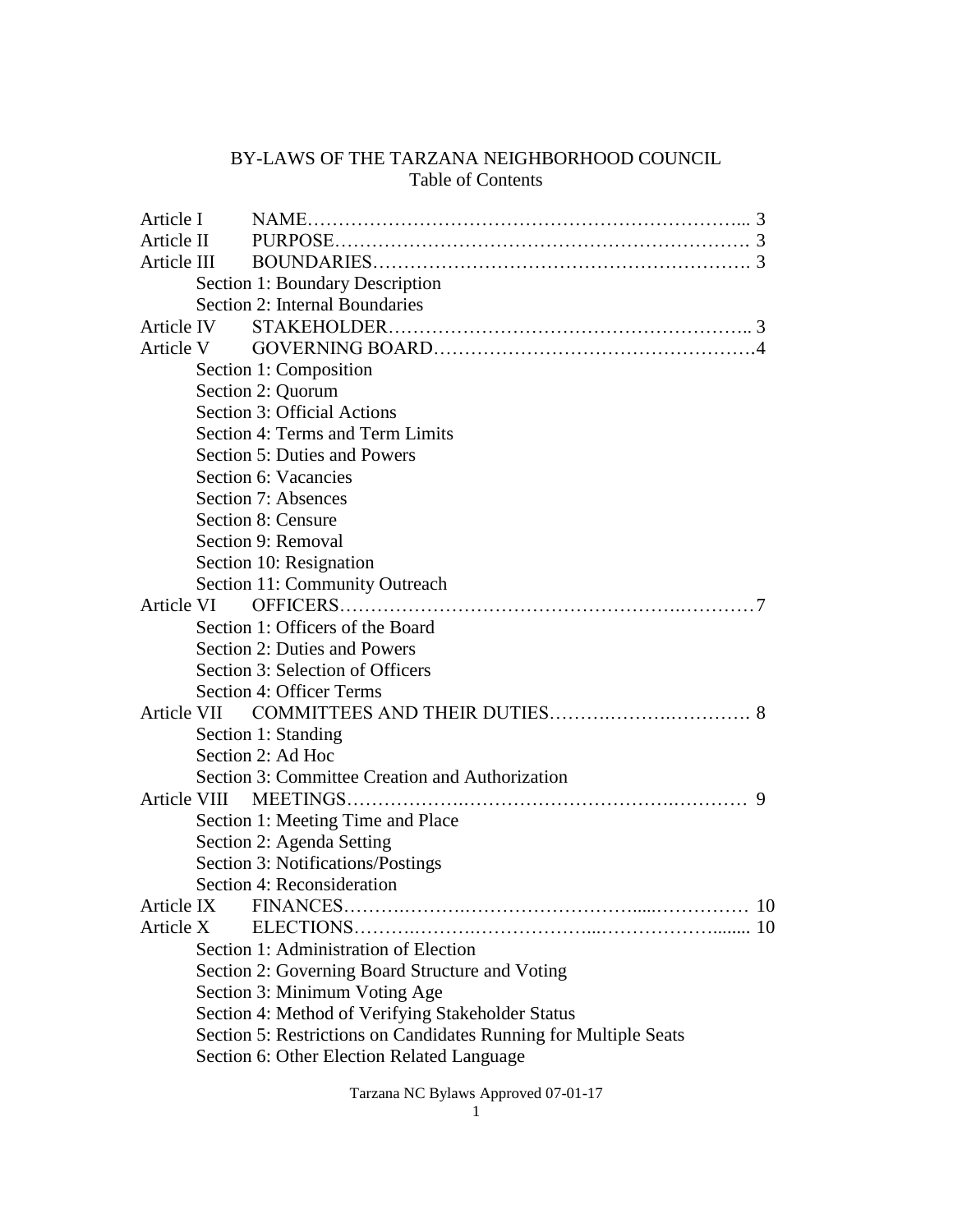|                     | Section 1: Code of Civility                           |  |  |  |  |  |  |
|---------------------|-------------------------------------------------------|--|--|--|--|--|--|
| Section 2: Training |                                                       |  |  |  |  |  |  |
|                     | Section 3: Self-Assessment                            |  |  |  |  |  |  |
|                     |                                                       |  |  |  |  |  |  |
|                     | ATTACHMENT B - Governing Board Structure and Voting16 |  |  |  |  |  |  |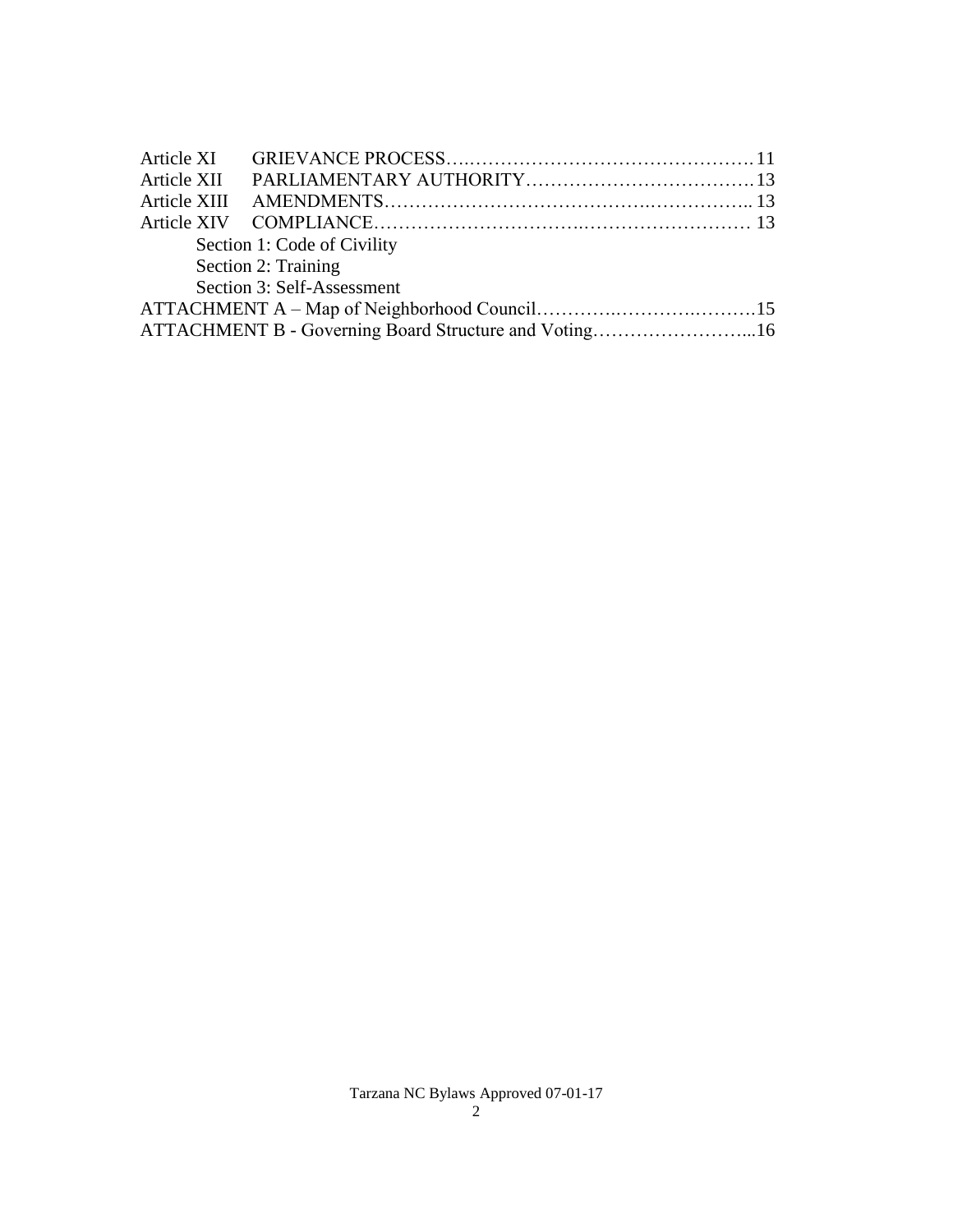#### **ARTICLE I NAME**

The name of this organization is the Tarzana Neighborhood Council, hereafter referred to as the "Council."

## **ARTICLE II PURPOSE**

The purpose of the Council is:

- 1. To promote public participation in city governance and decision making processes, to make government more responsive to local needs and requests, and to create more opportunities to build partnerships with government to address local needs and requests.
- 2. To monitor the delivery of city services and city government responses to problems and requests from Tarzana stakeholders.
- 3. To foster a sense of community for all people within Tarzana to express ideas and opinions about their neighborhoods and their government.
- 4. To be an advocate for Tarzana to government and private agencies.
- 5. To be a forum for discussion and review of community issues and projects.
- 6. To serve as an advisory board to city government.
- 7. To take any actions that are permitted by law.

## **ARTICLE III BOUNDARIES**

1. **Boundary Description.** The area within the jurisdiction of the Council is bounded on the west by Corbin Avenue to its terminus at Corbin Canyon, and then by a line due south to Mulholland Drive, on the north by Victory Blvd., on the south by Mulholland Drive, and on the east Lindley Avenue to its terminus, then extends southwest (around the terminus of Lake Encino Drive), then southwest following the 91356/91316 zip code boundary to the point where the Avenida Oriente fire road meets Mulholland Drive -- an area known as "Tarzana."

2. **Internal Boundaries.** South of Highway 101 (Ventura Freeway) and North of Highway 101 (Ventura Freeway).

### **ARTICLE IV STAKEHOLDER**

The Council shall be diverse, inclusive, and open to all community stakeholders. A "stakeholder" shall be defined as those who live, work, or own property in the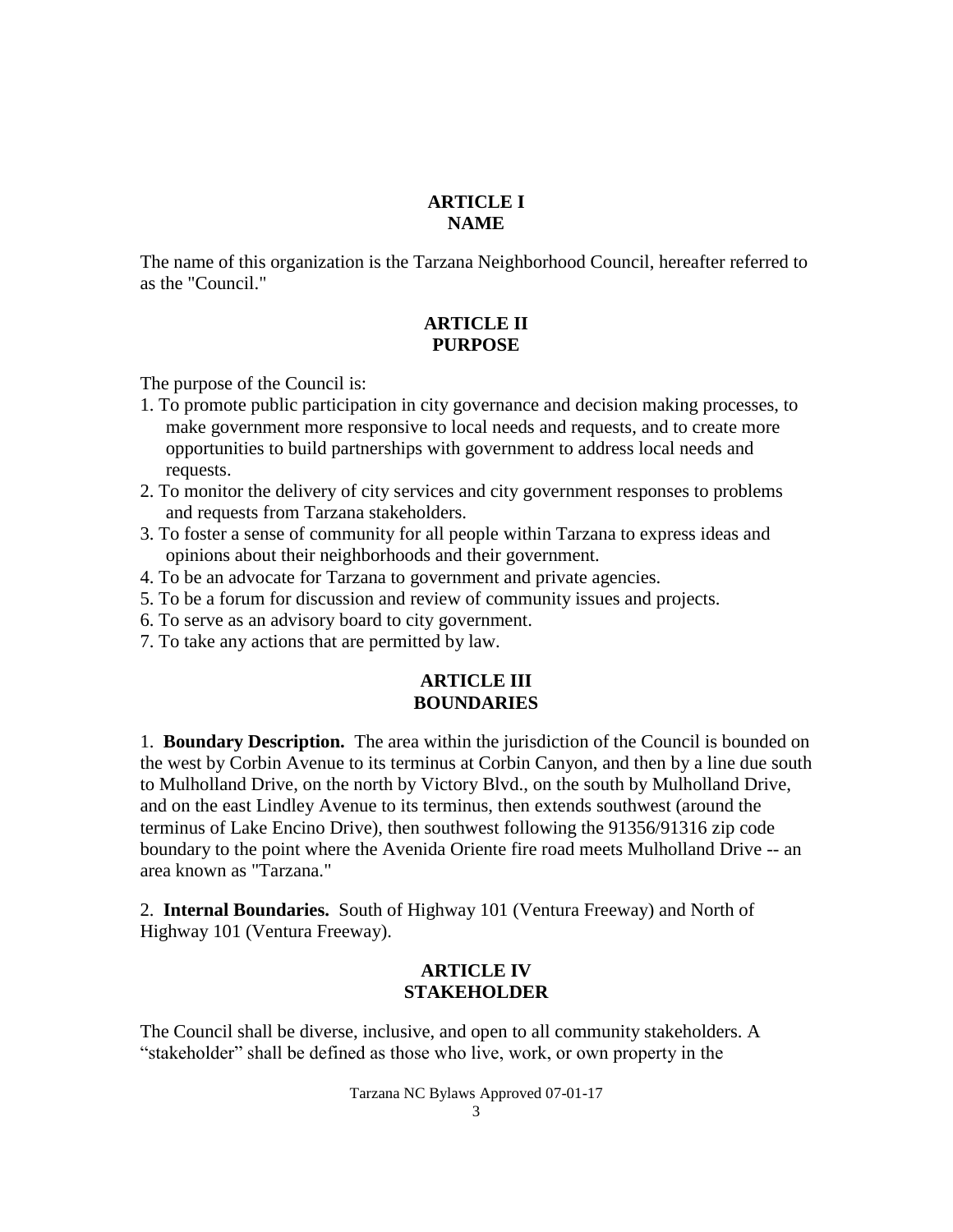neighborhood and also to those who declare a stake in the neighborhood as a community interest stakeholder, defined as a person who affirms a substantial and ongoing participation within the Neighborhood Council's boundaries and who may be in a community organization such as, but not limited to, educational, non-profit and/or religious organizations.

## **ARTICLE V GOVERNING BOARD**

1. **Composition.** The Board of Governors of the Council shall be composed of twentyone (21) members. They shall be represented as follows:

- A. Six (6) area representatives
	- 1. Three (3) from the area north of the Ventura Freeway to Victory Blvd. between the western and eastern boundaries described above to be known as the North Area.
	- 2. Three (3) from the area south of the Ventura Freeway to Mulholland Drive 3. between the western and eastern boundaries described above to be known as the South Area.
	- 3. Area representatives may be any stakeholder from their area who lives, works or owns property within that area of the neighborhood council boundaries.
- B. Two (2) residential renters
- C. Four (4) homeowners
- D. Three (3) business representatives (including employees)
- E. Four (4) at large representatives
- F. Two (2) reserved at large representatives

All members of the Board of Governors must be stakeholders of the Tarzana neighborhood during their entire term of office. All Board members must be at least eighteen (18) years of age on the day of the day of the election. A Board member can hold only one (1) stakeholder position. No single community stakeholder group shall comprise a majority of the Board, unless extenuating circumstances are warranted and approved by the Department of Neighborhood Empowerment.

2. **Quorum.** A quorum shall consist of ten (10) Board members.

3. **Official Actions.** Unless otherwise specified in these bylaws or the Neighborhood Council's standing rules, actions of the Board of Governors shall be by a simple majority vote of the Board members present and voting at any meeting, not including abstentions.

4. **Terms and Term Limits.** Terms of office for members of the Governing Board shall be for a period of two (2) years. There is no limit on the number of terms that may be served by a Board member or Officer.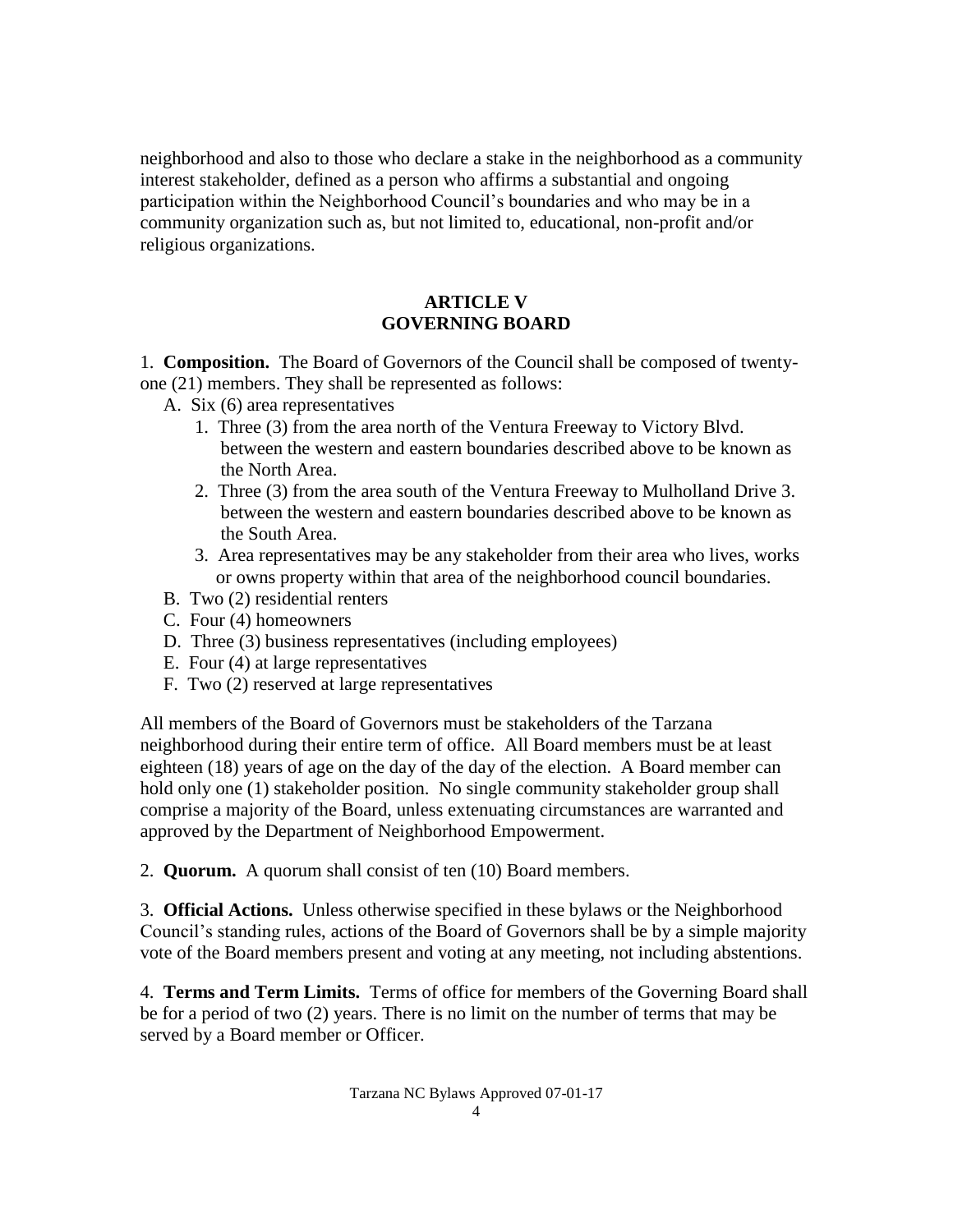#### 5. **Duties and Powers.** Intentionally left blank

6. **Vacancies.** Any vacancy on the Governing Board may be filled by a representative from the appropriate stakeholder group by a majority vote of the Governing Board. Notice of the vacancy shall be publicized and names of persons desiring to serve on the Board shall be solicited from the appropriate stakeholder group. The Board shall fill the vacancy from the stakeholder names submitted. Members so appointed shall hold office until the expiration of the present term of the position to which they are appointed. Any Board position that remains vacant for a period of sixty (60) days after the first notice of vacancy is publicized shall become an At Large position until the next election or selection.

7. **Absences.** Any Board member, whether excused or unexcused who fails to attend at least one-half (1/2) of all Board meetings, other than 'joint committee and special board meetings' during any twelve (12) month period shall be subject to automatic removal from the Board. The question of whether a Board member is subject to automatic removal may be raised by any Board member. The minutes of Board meetings, regular or special, shall constitute the record of attendance of Board members. The President or other presiding officer shall have the fact of such removal and the reason therefore entered into the minutes of the Board meeting, regular or special, following the determination by the President or other presiding officer that the Board member is subject to automatic removal because of absences as noted above.

Notice of removal shall be in writing. Such notice shall, within five (5) days of that meeting, be sent by first class mail to the member's last known address on file with the Council. Such member is entitled to an appeal to the Board. Notice of any request for appeal and the reasons therefore along with any supporting documents shall be in writing. Notice may be by depositing it in the U.S. mail, postage prepaid, addressed to the Council at the address then on file with the Department of Neighborhood Empowerment or its successor.

Upon receipt of the request, the reasons therefore and any supporting documents, the matter of the appeal shall be placed on the agenda for the next regular meeting of the Board. At that time the Board, by majority vote, shall determine if the removal shall become final. If such notice is not postmarked within thirty (30) days of the initial Board action, or, in the absence of a post mark, the Board member cannot produce proof of mailing within the thirty (30) day period, the removal shall become permanent and notice thereof shall be entered into the minutes of the next regular meeting following the expiration of the thirty (30) day period. During any period of appeal, the Board member shall not take part in any actions by the Board. Any meeting of the neighborhood council Board, scheduled and noticed per the Ralph M. Brown Act (See Article VIII, 1 (a) and (b)), other than 'joint committee and special board meetings' shall constitute a meeting for the purpose of determining Board member attendance.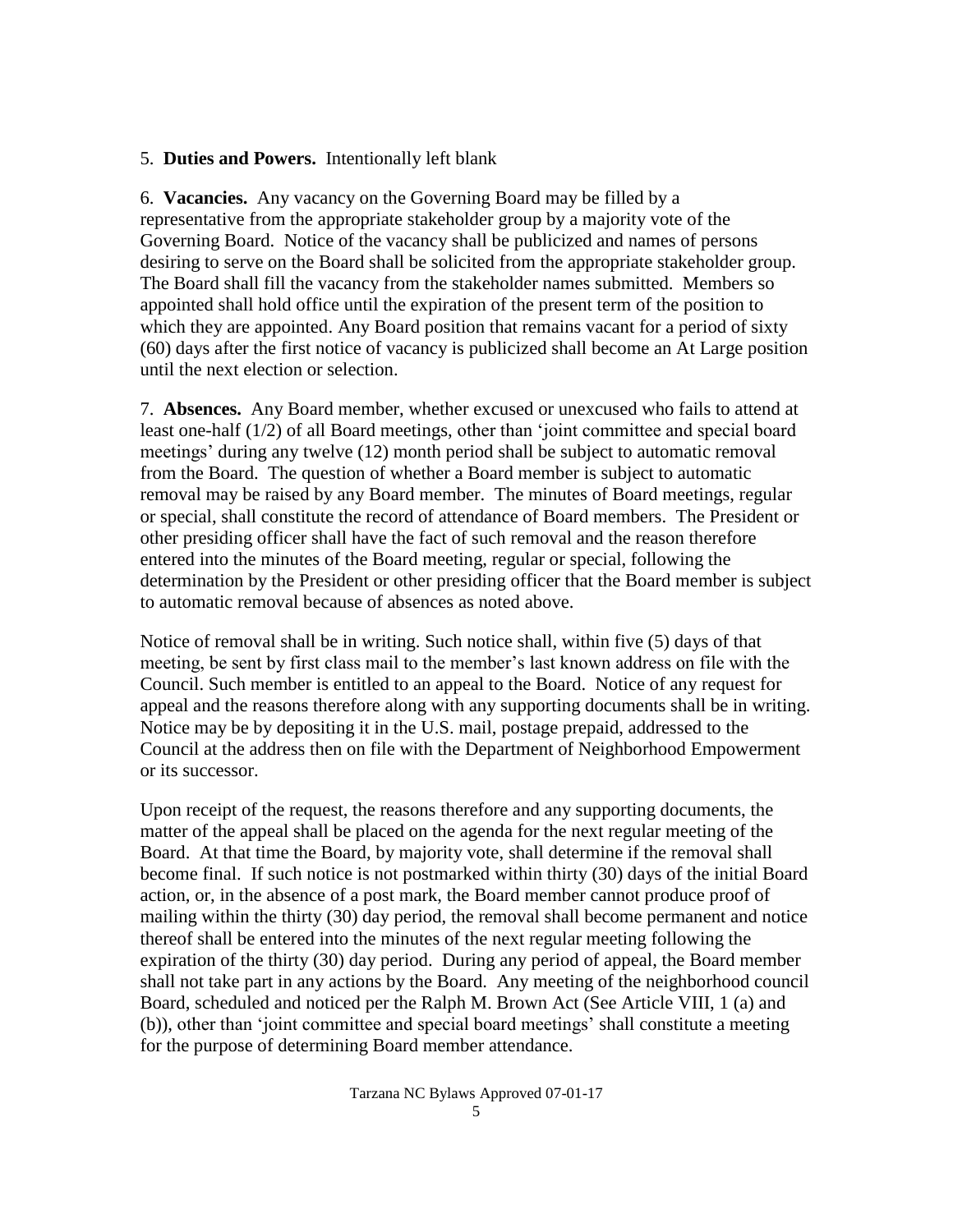8. **Censure.** Any Board member whose conduct, other than that described in Article V, 7 above, that would subject him/her to removal shall first be publicly censured at a regular or special meeting. Any three (3) Board members may initiate a censure motion. Such request shall be in writing and shall be delivered to any member of the Executive Committee. The motion shall be placed on the agenda of the next regular meeting scheduled at least fifteen (15) days following the delivery of the request. The censure motion shall be approved by a majority of the Board members present.

9. **Removal.** Any Board member may be removed for cause, following a good faith determination by the Board that the member has engaged in conduct that is contrary to the rules and directions of the Board. If grounds appear to exist for removal of a Board member under this subsection, the procedure set forth below shall be followed:

 A. The Board member shall be given a minimum of fifteen (15) days prior notice of the proposed removal and the reason for the proposed removal. Notice shall be given by any method calculated to provide actual notice. Any notice given by mail shall be sent by first class mail to the Board member's last known address on file with the Council. Deposit of said notice in an official U.S. Postal Service mailbox with the appropriate postage constitutes actual notice.

B. The Board member shall be given an opportunity to be heard, either orally or in writing. The hearing shall be held, or the written statement considered, before the Board.

C. The Board shall decide whether or not the Board member should be removed. Any removal of a Board member pursuant to this subsection shall require an affirmative vote of two-thirds (2/3) of the Board members voting.

D. A motion to remove a Board member for cause may be initiated by any three (3) Board members or by a majority vote of the Executive Committee. If initiated by three (3) Board members, the request shall be in writing and shall be delivered to any member of the Executive Committee. The motion shall be placed on the agenda of the next regular meeting scheduled at least fifteen (15) days following the delivery of the request or the vote of the Executive Committee.

E. In any event, no motion for removal for cause shall be considered by the Board until the second regular meeting following a successful vote to censure the Board member who is the subject of the removal motion.

 F. The Board shall seek guidance from the Los Angeles City Attorney's Office prior to removing any Board member pursuant to this Article V.

10. **Resignation.** A Board member may resign from the Board. The Board member may notice his/her resignation in writing to any member of the Executive Committee, by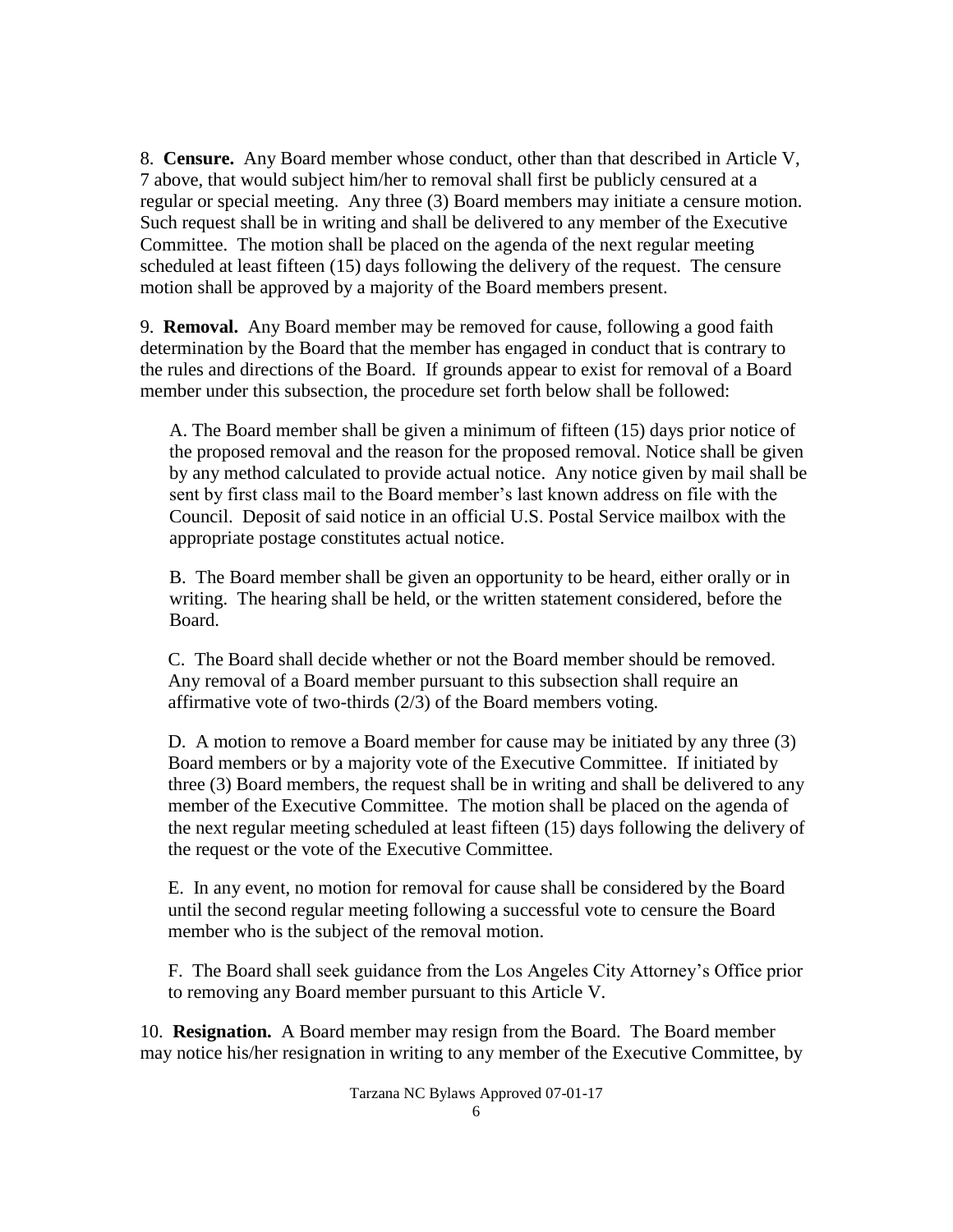oral notice to the President or orally at any regular or special meeting. The Board member's resignation shall be placed on the agenda of the next regular meeting and shall be approved by a majority vote of the Board members present and voting. If the resignation is approved by the Board, the Board member's position shall be declared vacant and may be filled by the procedures set out in these bylaws.

11. **Outreach.** To the greatest extent possible, all meetings of the Council are to be adequately publicized, including, if possible, notification to area media. Notice of all meetings shall be posted at the locations set forth in the standing rules. The Council shall establish procedures for communicating with all Neighborhood Council community stakeholders on a regular basis in a manner ensuring that information is disseminated evenly and in a timely manner.

# **ARTICLE VI OFFICERS**

1. **Officers of the Board.** The Executive Officers of the Council shall be a President, First Vice President, Second Vice President, Treasurer and Executive Secretary.

2. **Duties and Powers.**

 A. **President.** The President shall preside at all meetings of the Council. The President shall also perform such other duties as may be directed by resolution of the Board.

 B. **First Vice President.** The First Vice President shall have and may exercise all the powers, authority, and duties of the President during the absence of the latter. The First Vice President shall also perform such other duties as assigned by the President or Board.

 C. **Second Vice President**. The Second Vice President shall have and may exercise all the powers, authority, and duties of the President during the absence of the President and First Vice President. The Second Vice President shall also perform such other duties as assigned by the President or Board.

 D. **Executive Secretary.** The Executive Secretary or his/her designee shall prepare and maintain full and correct records of all meetings of the members and of the Council, which records shall be prepared within ten (10) days after the meetings. The Executive Secretary shall also perform such duties as may be assigned to him/her by resolution of the Board.

 E. **Treasurer.** The Treasurer, under the control and direction of the Council, shall provide and maintain full and complete records of all the assets and liabilities of the Council. Subject to limitations and control as may be imposed by the Governing Board, the Treasurer shall have custody of all funds, valuable papers,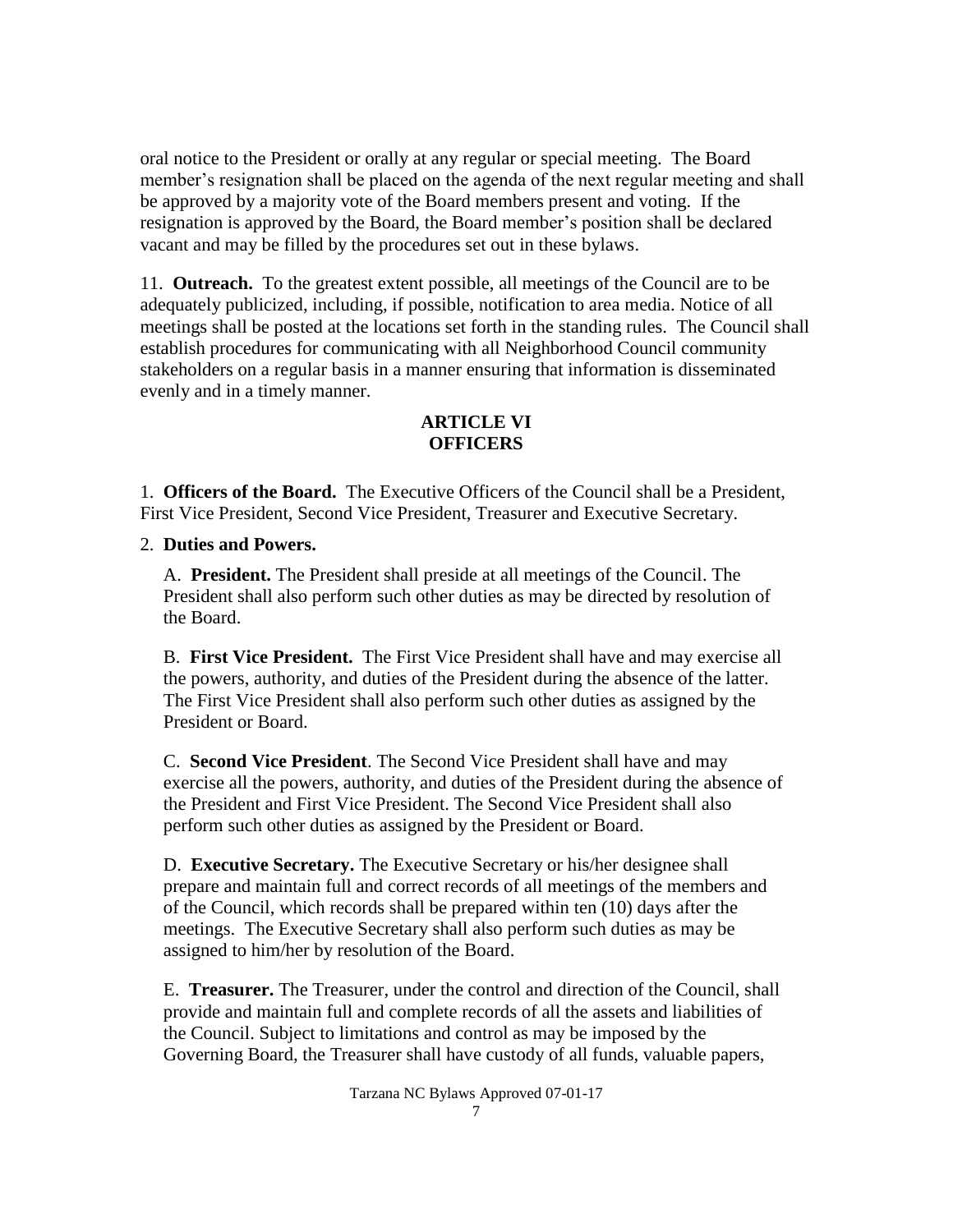and other assets of the Council. The disbursement of funds shall require the signatures of the Treasurer and such other officer or officers as the Governing Board may designate. The Council's financial records and account books shall be open and available for inspection by stakeholders and the general public.

3. **Selection of Officers.** Officers shall be elected by the Governing Board. All officers shall be members of the Board of Governors. The election of officers shall take place at the first meeting of the Board after the Certification of the Board member election unless otherwise provided by the standing rules of the Council. Thereafter, so long as neighborhood council elections are held on a two (2) year cycle, in the years with no elections the officers shall be elected at the first meeting following the anniversary of the previous Certification. If for any reason there is no meeting on the anniversary of the previous certification, then officers shall be elected at the next regular or special meeting thereafter. The Board may elect one (1) of their number to fill any vacancy that may occur among the officers prior to any regular election of officers. If there are more than two (2) candidates running for any one (1) officer position, the election shall be decided by a plurality of the votes cast. Any person so elected shall serve until the next regular election of officers. Any officer who ceases to be a member of the Governing Board for whatever reason shall forfeit his/her position as an officer of the Council.

4. **Officer Terms.** Officers shall serve for a one (1) year term unless sooner removed by a majority vote of the Board of Governors or by action of Article VI, 3. If, for some unforeseen reason, any newly elected Board is unable to immediately elect new officers pursuant to VI, 3 of these bylaws, then the previously elected officers shall serve until the election of their successors. If the previous President, 1st Vice President, and 2nd Vice President are no longer eligible to serve, then members of the newly elected board shall be appointed as interim President and 1st Vice President as follows: the member with the greatest number of election votes will be interim President and the member with the next greatest number 1st Vice President. If the previously elected Treasurer is no longer eligible to serve and it becomes necessary in order to carry on the business of the Neighborhood Council before the Board is able to elect permanent officers, the Interim President, or in his/her absence the interim 1st Vice President may appoint one of the newly elected board members as the interim Treasurer

#### **ARTICLE VII COMMITTEES AND THEIR DUTIES**

The Governing Board may establish standing and ad hoc committees as deemed necessary for the accomplishment of the purposes of the Council.

#### 1. **Standing Committees.**

The Executive Committee shall consist of the Officers of the Board. At least three (3) members of the Executive Committee shall be present to conduct an Executive Committee meeting. The Executive Committee shall set the agenda for the Board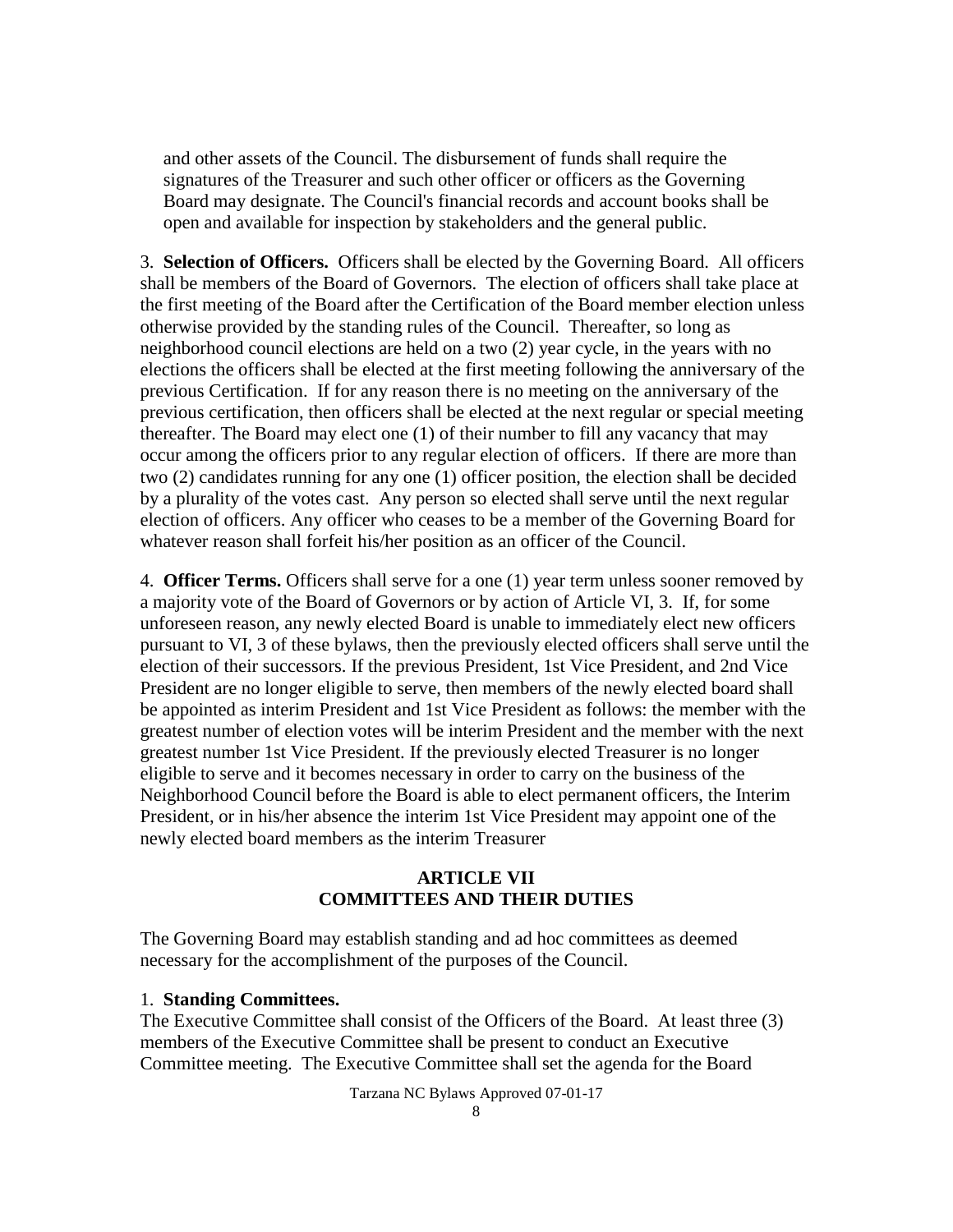meetings. It may recommend actions to the Board of Governors. Decisions of the Executive Committee shall be by a majority vote of those present. The President, with the approval of the Board, may create standing committees to carry out the business of the Neighborhood Council.

**2. Ad Hoc Committees.** Ad hoc committees that include non-board member stakeholders shall be agendized, noticed, and conducted in keeping with the Brown Act. 3. **Committee Creation and Authorization.** The duties and powers of those committees, standing and ad hoc, created pursuant to Article VII shall be set out in the Standing Rules of the Council.

## **ARTICLE VIII MEETINGS**

1. **Meeting Time and Place.** Meetings of the Board, as defined by the Ralph M. Brown Act (California Government Code §54950.5 et seq) shall be held within the Council area at least once per calendar quarter, at a time and place fixed by the Executive Committee. The Governing Board may, in its discretion, set meetings to occur more frequently.

The President, or in his/her absence, the First Vice President, or a majority of the Board may call a special meeting of the Board at any time. Unless otherwise provided by these bylaws or the standing rules, the President, or in his/her absence, the First Vice-President, or the Board majority calling such special meeting, shall fix the time and place of special meetings. Special meetings must be publicly noticed at least twenty-four (24) hours prior to the meeting. Reasonable effort shall be made to notify all Governing Board members of the special meeting at least twenty-four (24) hours prior to the meeting.

2. **Agenda Setting.** As set out in Article VII, 1, the Executive Committee shall set the agenda for the Board.

3. **Notifications/Postings.** At a minimum, meeting notices shall be posted in compliance with the Ralph M. Brown Act and in compliance with City of Los Angeles Neighborhood Council posting policy. An updated listing of the Neighborhood Council's physical posting location/s shall be kept on file with the Neighborhood Council.

4. **Reconsideration.** The Board may reconsider and amend its action on items listed on the agenda if that reconsideration takes place immediately following the original action or at the next regular meeting. The Board, on either of these two (2) days, shall: (1) Make a Motion for Reconsideration and, if approved, (2) hear the matter and Take an Action. If the motion to reconsider an action is to be scheduled at the next meeting following the original action, then two (2) items shall be placed on the agenda for that meeting: (1) A Motion for Reconsideration on the described matter and (2) a proposed action should the motion to reconsider be approved. A Motion for Reconsideration can only be made by a Board member who has previously voted on the prevailing side of the original action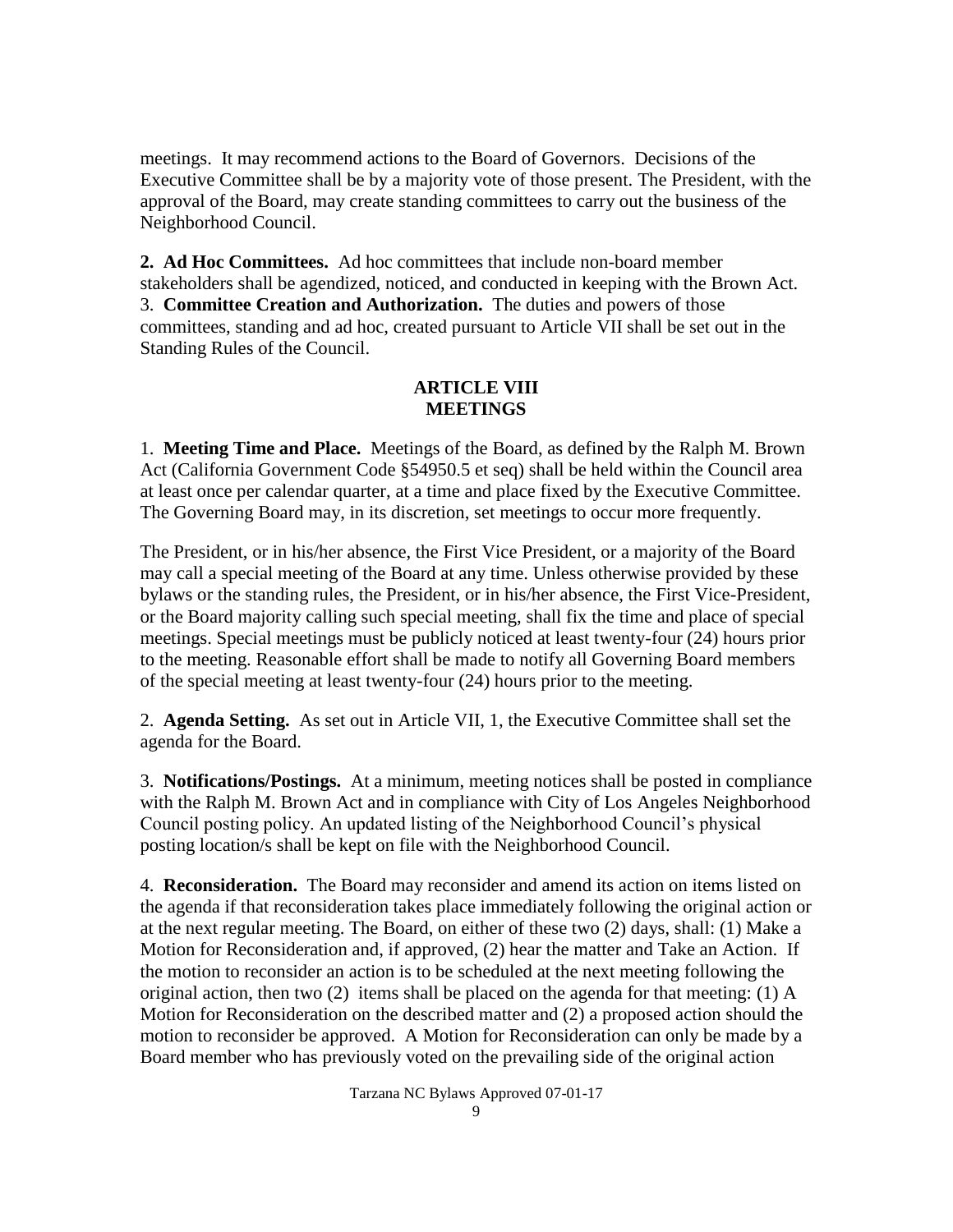taken. If a Motion for Reconsideration is not made on the date the action was taken, then a Board member on the prevailing side of the action must submit to a member of the Executive Committee a request that the matter of reconsideration be placed on the agenda of the next Board meeting. Such request must be made a soon as practicable after the meeting where the matter was originally heard but in no event less than seven (7) days prior to the meeting following the meeting during which the matter was heard.

#### **ARTICLE IX FINANCES**

A. The Council shall review its fiscal budget and make adjustments as needed to comply with City laws and City administrative rules, and to keep in compliance with Generally Accepted Accounting Principles (GAAP) and the City's mandate for the use of standardized budget and minimum funding allocation requirements.

B. The Council shall adhere to all rules and regulations promulgated by appropriate City officials regarding the Council's finances, where the term "appropriate City officials" means those officials and/or agencies of the City of Los Angeles who have authority over Neighborhood Councils.

C. All financial accounts and records shall be available for public inspection at the office of the Council, if available. If the Council does not have an office, the records shall be available at the local City Council field office. Any public inspection shall be by appointment only made with the Treasurer.

D. Each month, the Treasurer shall provide to the Board detailed reports of the Council's accounts.

E. At least once each quarter, the President or other member of the Executive Committee other than the Treasurer, shall examine the Council's accounts and attest to their accuracy before submitting the documentation to the Department for further review.

### **ARTICLE X ELECTIONS**

1. **Administration of Elections.** The Council's election will be conducted pursuant to any and all City ordinances, policies and procedures pertaining to Neighborhood Council elections.

### 2. **Governing Board Structure and Voting.**

A. The area representatives shall be elected by the stakeholders from their particular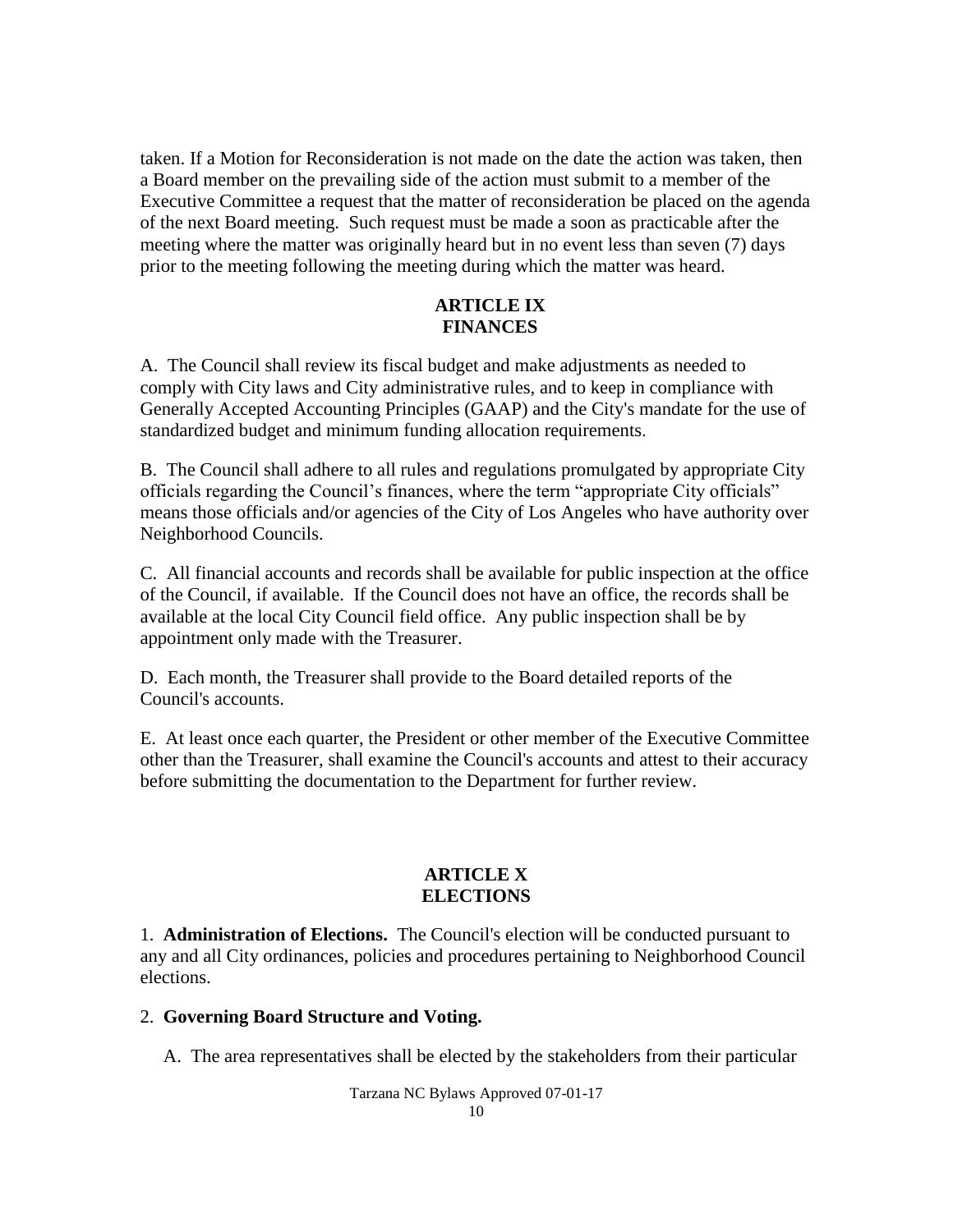area. Any person who has a stakeholder interest in both of the areas defined in Article V shall be allowed to vote in only one (1) of the two (2) areas. In addition to three (3) area representatives, all stakeholders who live, work, or own property within the Council boundaries may vote for two (2) residential renters, four (4) homeowners, three (3) business representatives and four (4) at large representatives.

B. Those stakeholders who live, work, or own property in the neighborhood and also those who declare a stake in the neighborhood as a community interest stakeholder shall be eligible to run for and vote for the two (2) reserved at large representative board seats.

See Attachment B.

3. **Minimum Voting Age.** Stakeholders who are eighteen (18) years of age or older on the day of the election are eligible to vote for members of the Board of Governors.

4. **Method of Verifying Stakeholder Status.** Stakeholders must present evidence of their particular claimed stakeholder status prior to participating in any election. If, at any election, a "vote by mail" or "online voting" system is used, all persons who desire to vote by mail must pre-register and present proof of stakeholder status prior to participating in such election.

5. **Restrictions on Candidates Running for Multiple Seats.** Stakeholders may run for only one (1) Board member position at any one (1) election.

#### 6. **Other Election Related Language.**

 A. All elections shall be determined by plurality vote of those voting. No stakeholder may vote by proxy. No write-in candidates shall be allowed at any election.

#### **ARTICLE XI GRIEVANCE PROCESS**

A. Any stakeholder may submit a grievance to a member of the Executive Committee or to the neighborhood council by US Mail, postage prepaid to the address on file with the Department of Neighborhood Empowerment.

B. All grievances shall be in writing and shall contain the following information:

1. A brief statement of the facts of the grievance, but in no event more than one type written page (12 pt. Times New Roman or larger font) or two hand-written pages. .

2. The date of the meeting the conduct out of which the grievance arose occurred.

3. The name and contact information of the person claiming to be aggrieved.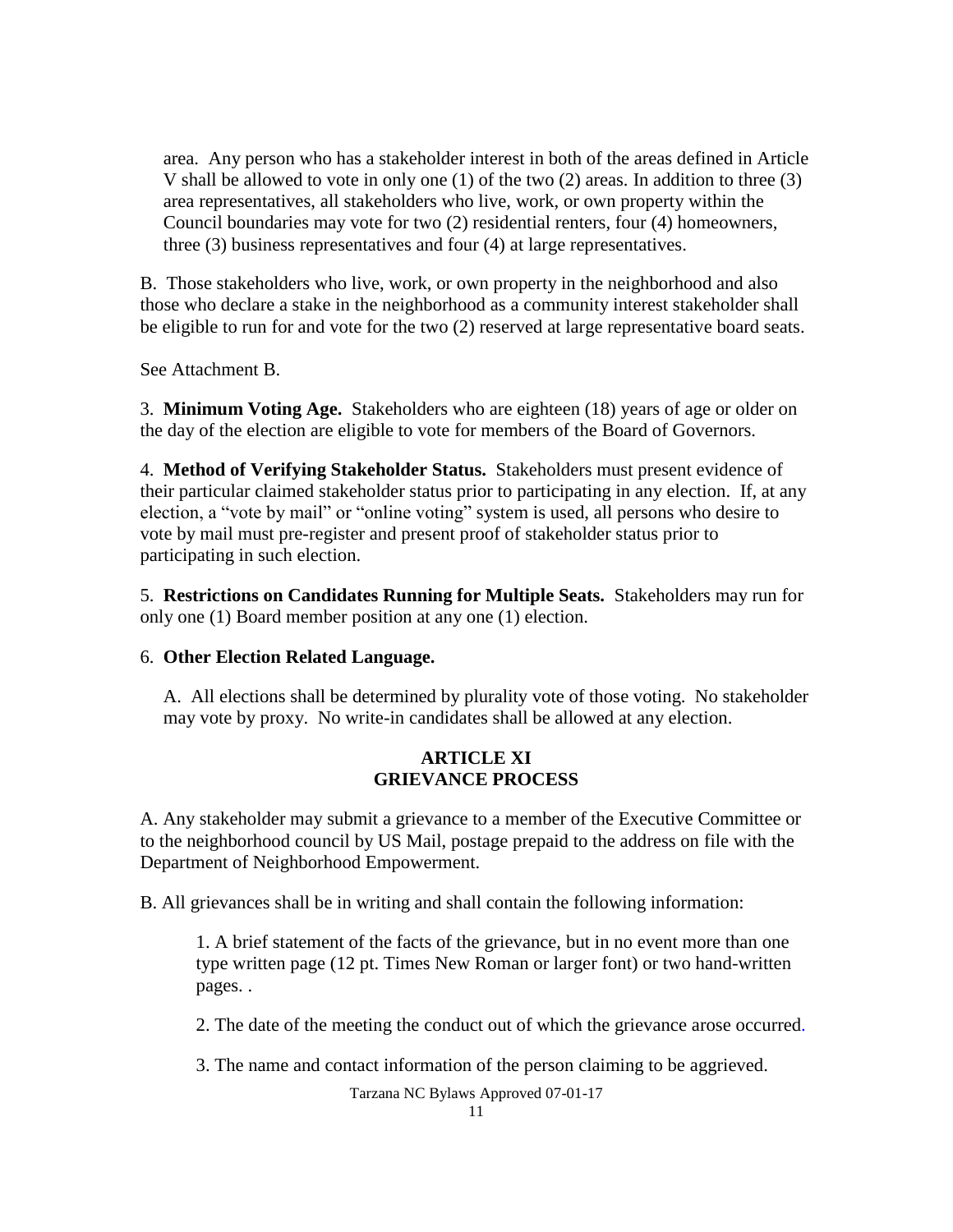A grievance shall be valid if it states facts that involve a violation of the Council's bylaws, a standing rule or rules, the code of civility, a policy promulgated by appropriate City officials as previously defined in these bylaws or a violation of an applicable rule or guideline. In no event shall a disagreement with legitimately determined policies or positions of the Council be considered a grievance for the purpose of this section. Grievances may not be filed against an individual board member.

C. The grievance shall be placed on the agenda at the next regular meeting of the Council if received at least two (2) weeks prior to the meeting date. If the grievance is received less than two (2) weeks prior to the next regular meeting date it shall be placed on the agenda of the following regular meeting.

D The President, with the consent of the Board, shall establish an ad hoc grievance committee comprised of three (3) board members excluding members of the Executive Committee.

E. Within two (2) weeks of the committee's selection, the Executive Secretary, or in his/her absence, the Second Vice President, shall coordinate a time and place for the panel to meet with the person(s) submitting the grievance to determine if the grievance is valid and if so, discuss ways in which the dispute may be resolved. The Executive Secretary or Second Vice President shall not be present at any of the meetings of the committee.

Within thirty (30) days following such meeting, a member of the committee shall prepare a written report to be forwarded by the Executive Secretary or the Second Vice President to the Board outlining the panel committee's collective determination regarding the validity of the grievance and any recommendations for resolving the grievance. The grievance shall be placed on the agenda for the next regular meeting of the Board if the report is received at least seven (7) days prior to the meeting date. If the report is received less than seven (7) days prior to the next regular meeting date it shall be placed on the agenda of the following regular meeting. The Board may receive a copy of the committee's report and recommendations prior to a Board meeting, but, in accordance with the Brown Act, the matter shall not be discussed among the Board members until it is heard publicly at the next regular Council meeting.

F. If the committee report upholds the grievance, the Board shall take appropriate steps to address the grievance and, if necessary take corrective action to resolve it. Such resolution shall be the subject of a regularly made motion which shall carry if approved of by a majority of those present and voting.

G. Board members are not permitted to file a grievance against another Board member or against the Council, except as permitted under the City's grievance policy. The Neighborhood Council grievance review process will be conducted pursuant to any and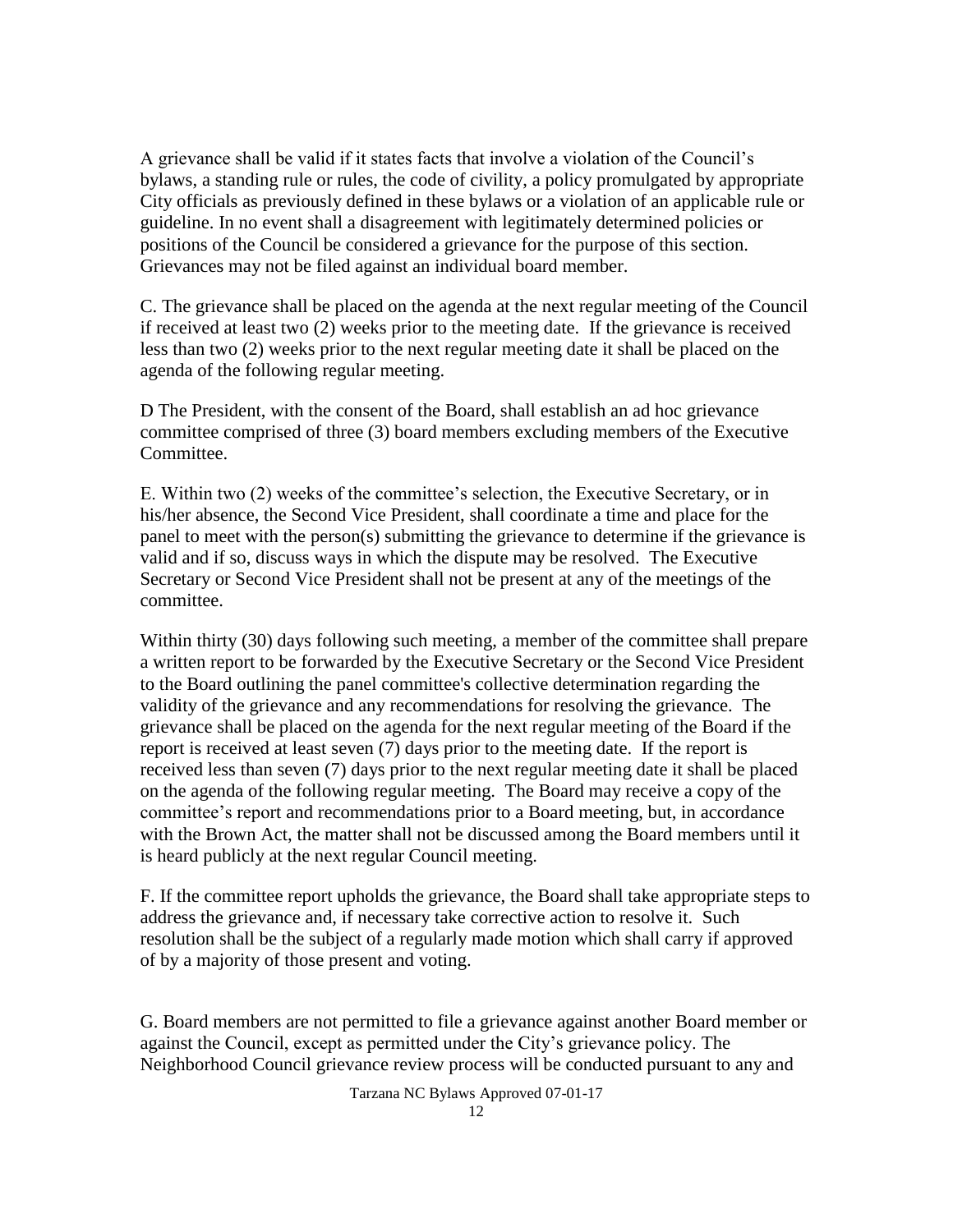all City ordinances, policies and procedures pertaining to Neighborhood Council grievances.

### **ARTICLE XII PARLIAMENTARY AUTHORITY**

In the absence of applicable law, other rules of conduct or any standing rules adopted by the Board, Roberts Rules of Order,  $10<sup>th</sup>$  Edition shall be the method for running a meeting.

## **ARTICLE XIII AMENDMENTS**

Any Application for amendment of these bylaws shall be approved by a two-thirds (2/3) vote of the Board. However, no vote may be taken on any such Application unless the proposed amendment(s) have been posted on the Councils web site for at least thirty (30) days and that fact has been publicized by at least two (2) electronic mailings to the Councils E-mail list not less than seven (7) days apart and by posting at the Councils regular posting locations. The first email notification and location posting shall be contemporaneous with the posting on the web site. Such E-mail notifications and postings shall invite comment from the stakeholders, either in writing or by public comment at the Board meeting where the matter is on the agenda for Board approval.

The application for amendment of the bylaws and the resolution of the Board of Governors or minutes of the meeting where the resolution was passed shall then be forwarded to the Department of Neighborhood Empowerment, its successor or designee for approval. Upon notice of approval of the application for amendment of the bylaws by the Department of Neighborhood Empowerment, its successor or designee and/or the Board of Neighborhood Commissioners, their successor or designee, the amendment(s) shall become effective.

#### **ARTICLE XIV COMPLIANCE**

1. **Code of Conduct-**- Board members will abide by the Commission's Neighborhood Council Board Member Code of Conduct Policy.

2. **Training.** All Board members shall complete Ethics training in conformity with the policies promulgated by those city agencies having jurisdiction over Neighborhood Councils.

3. **Self-Assessment.** The Board shall adopt a standing rule to establish a procedure for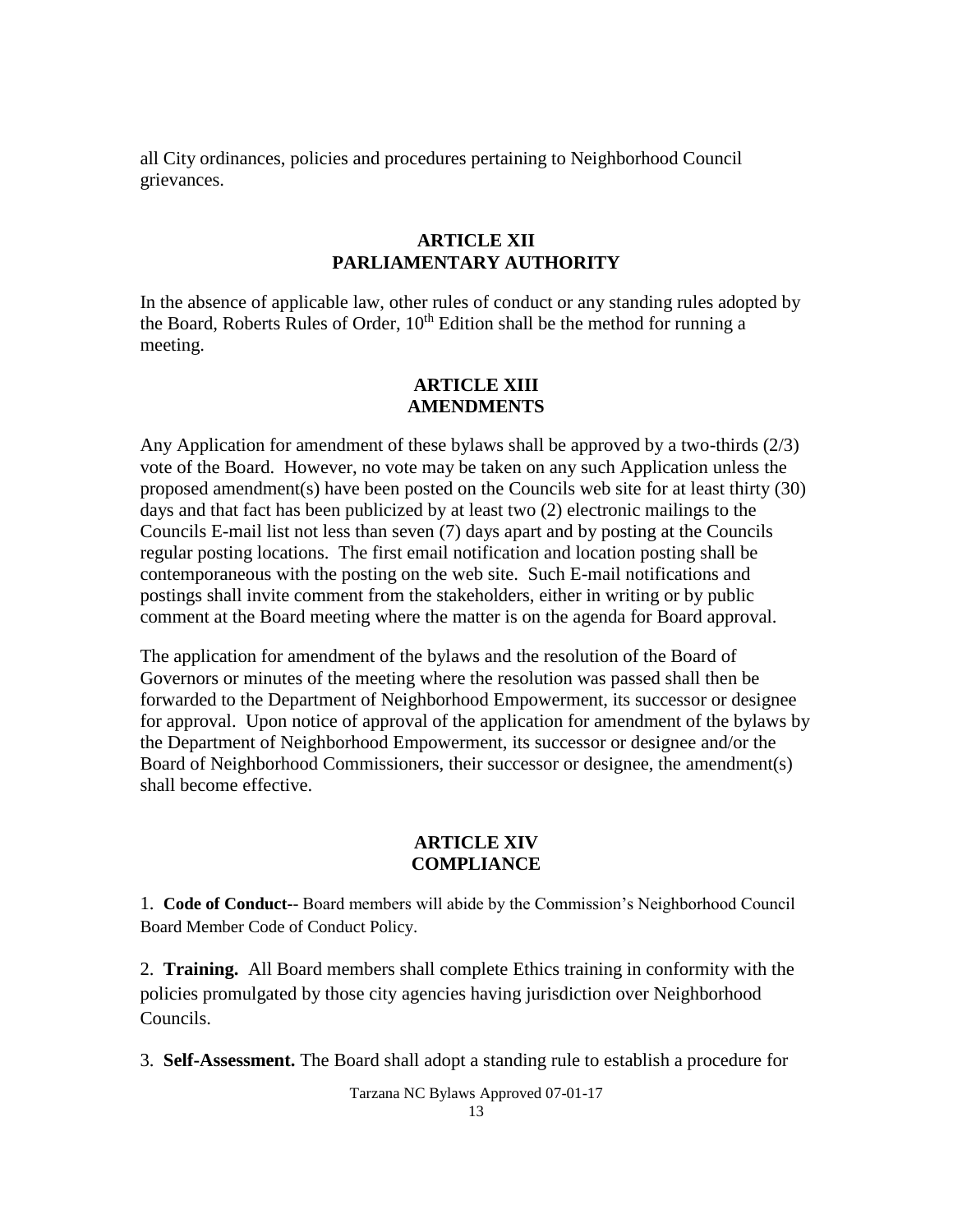biennial self-assessments as set out in Article VI, 1 of the Plan for a Citywide System of Neighborhood Councils as amended February 20, 2009 or as required by an further amendments to the Plan.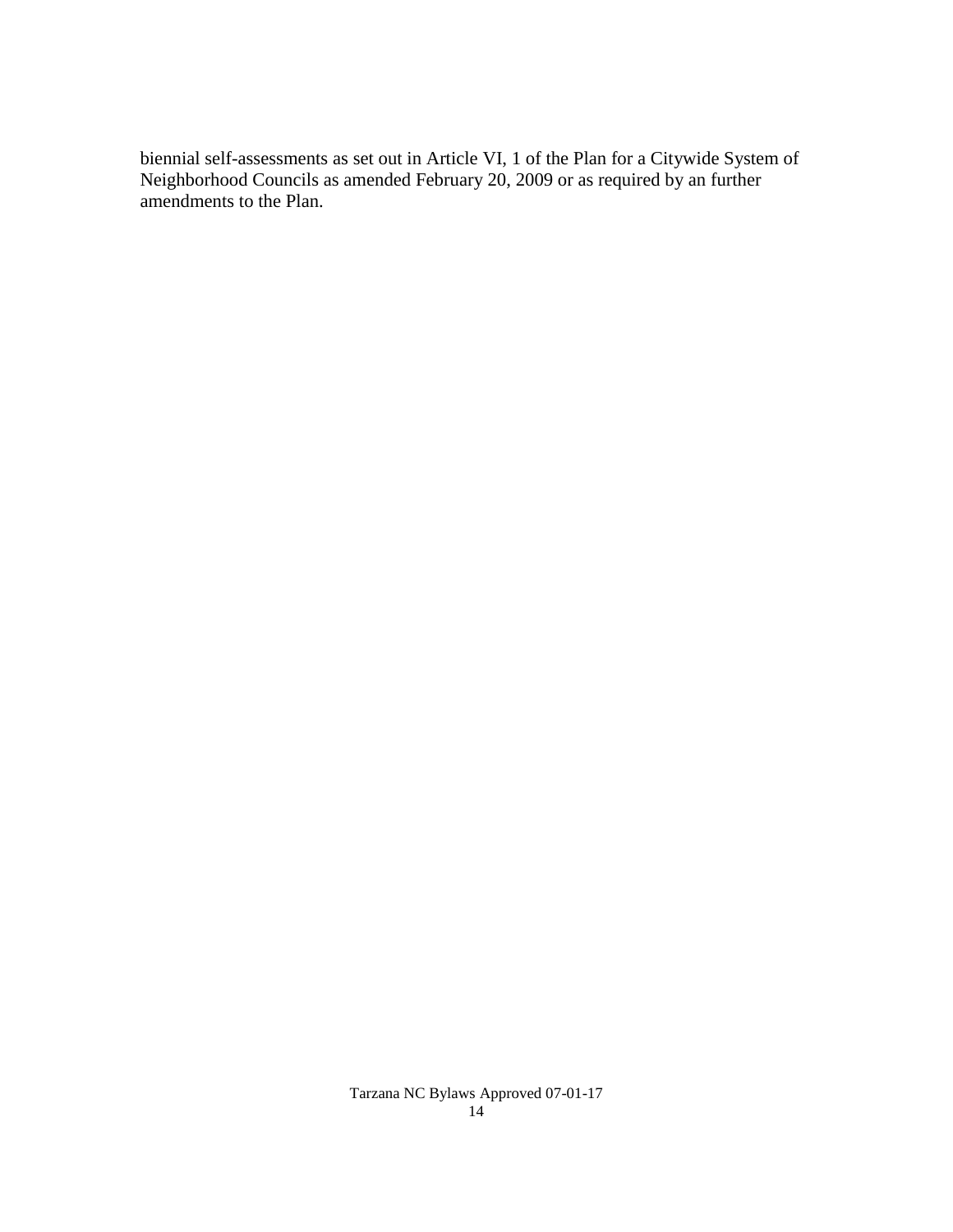

# **ATTACHMENT A - Map of Tarzana Neighborhood Council**

Tarzana NC Bylaws Approved 07-01-17 15